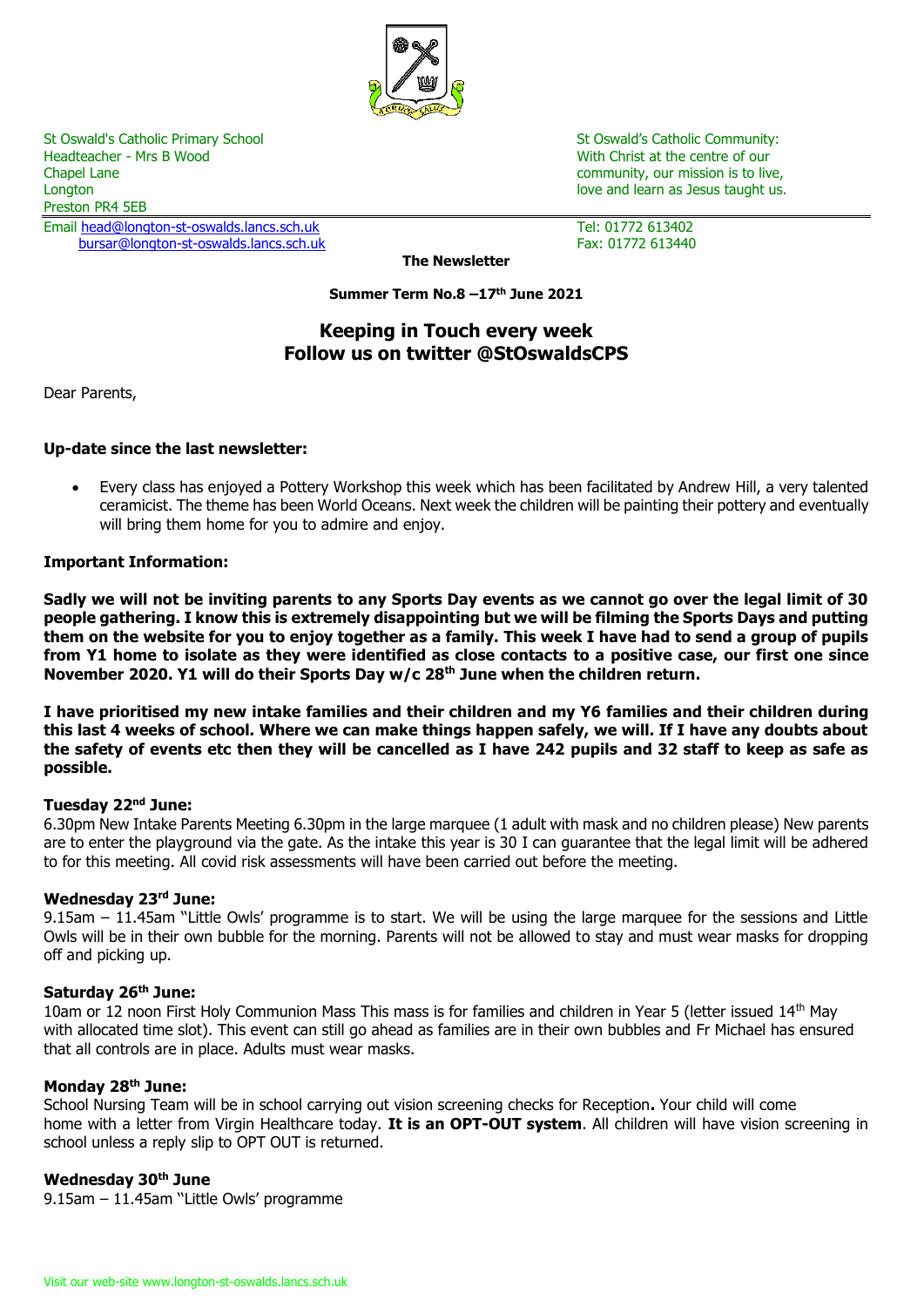**Monday 5th July** End of Year Reports to be sent home Y5/Y6 Sports Club – last one.

**Tuesday 6th July** Y5/Y6 Football – last one

## **Wednesday 7th July**

9.15am – 11.45am ''Little Owls' programme Y6 Tennis – Last one

**Thursday 8th July** Y5/Y6 Netball – last one

#### **Friday 9th July**

9.30am and 11.00 am Y6 Outdoor Production of Charlie and the Chocolate Factory.

As we have 30 children in Y6 this year and I can guarantee no more than 30 adults will be at the event which will be in the large marquee/outside, we will be inviting 1 adult to the 9.30am show and 1 adult to the 11am show. Adults will be seated at a distance and must wear masks for the 45 minute production time. We will also film the show so you can enjoy it with the whole family. Details to follow about booking a seat for this event.

## **Monday 12th July**

Y6 Visit to Borwick Hall for an extended day of outdoor activities (letter issued 10th June)**. This event will still go ahead as Borwick Hall have everything in place and we are going as a Y6 Bubble**

### **Tuesday 13th July**

Y5/Y6 'Boxercise with Emily' – last one

6pm – Y6 Leavers Mass with Fr Michael. This event will go ahead in the large marquee/outside. We will be inviting 30 adults to attend (1 adult per child). Masks to be worn and seating will be distanced. The event will last approx. 45 mins.

#### **Wednesday 14th July**

9.15am – 11.45am ''Little Owls' programme 1.30pm - Y6 Leavers Assembly – PLEASE NOTE CHANGE OF TIME. THIS IS SO WE CAN USE THE OUTDOOR SPACE/LARGE MARQUEE and invite 30 adults to the event (1 adult per child) Masks to be worn and seating will be distanced.

## **Thursday 15th July**

Y6 Retreat Day to Crosby Beach for picnic, walk on the beach, reflection and prayer time and to see the Iron Men **(**letter issued Friday 18<sup>th</sup> June). This event will go ahead.

#### **Friday 16th July**

1.30pm School closes.

## **Update to parents on COVID-19 in Lancashire schools and colleges:**

As you may be aware, in recent weeks, there has been an increase in the number of Covid-19 cases and outbreaks reported in education settings. There has been media attention recently on variants of concern, and the Lancashire County Council area is no exception. Therefore, it is important to do as much as possible to continue to keep our children and families safe and minimise the disruption to education.

If your child has one or more of the three classic Covid-19 symptoms – a high temperature; a new continuous cough or a loss or change to your sense of smell – you or they must isolate immediately and book a PCR test via the NHS. If the PCR test result is positive, children and their household members must self-isolate from the day their symptoms started (or the day they had the test if they do not have symptoms) and the next 10 full days. **If the result is negative, they can return to school provided they have been fever free for 48 hours and feel well.** 

If you are informed you or your child are a close contact of a person who has tested positive for Covid-19, you must stay at home and self-isolate for 10 full days. People who have been identified as a close contact of someone who has tested positive with Covid-19 can now get a PCR test during their 10-day self-isolation period, whether or not they have symptoms. It is important to isolate for 10 days even if the PCR test is negative.

## **We need to continue to be vigilant about handwashing, masks and distancing.**

#### **School Meals Increase:**

As from September 2021, we will be increasing the school meal cost to  $E2.35/m$ eal which is still great value for money. The school kitchen staff do a fantastic job serving healthy lunches every day.